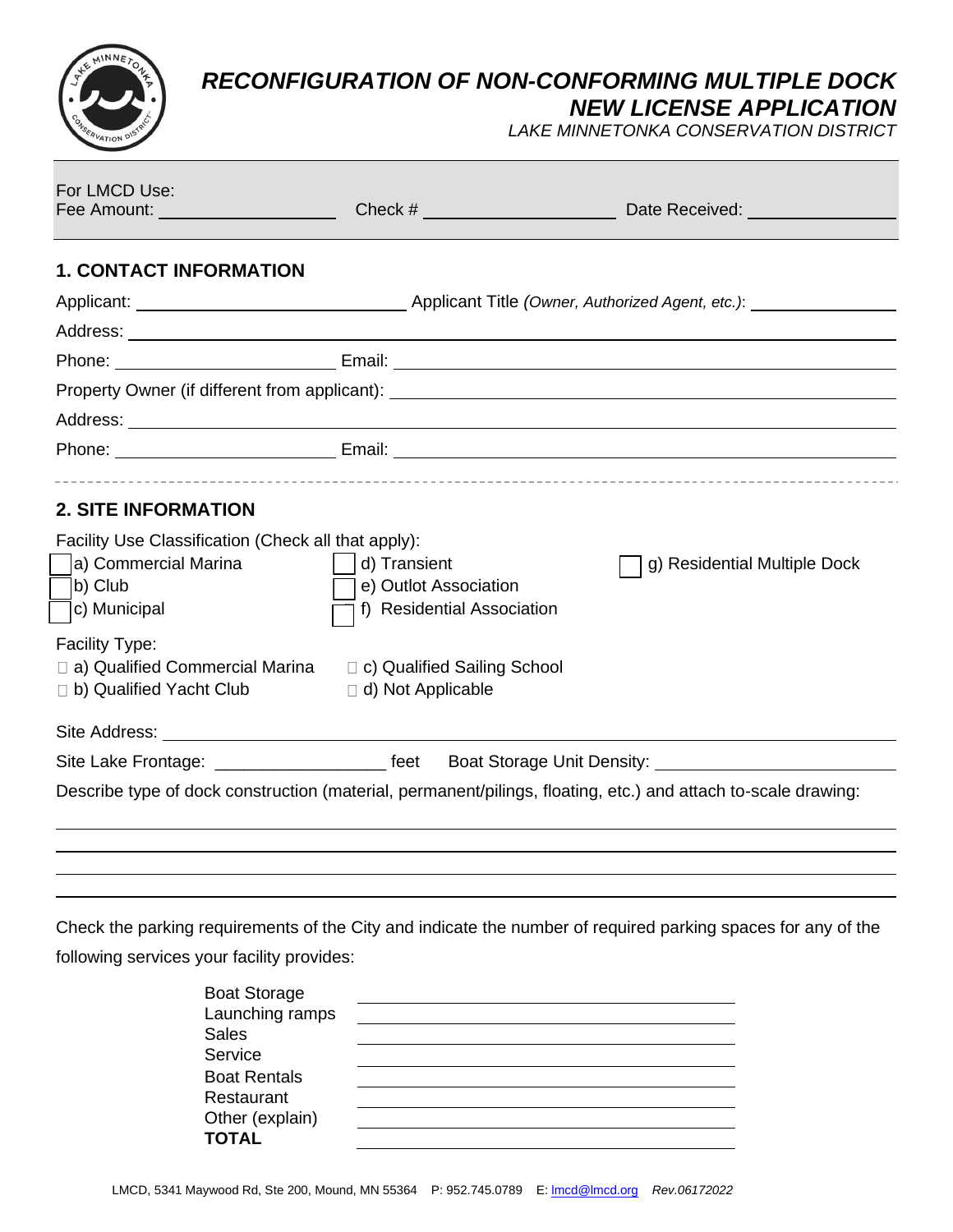| Restroom facilities provided:                                   | <b>Yes</b> | No<br>If yes, number of indoor:<br>and/or outdoor portable: |  |
|-----------------------------------------------------------------|------------|-------------------------------------------------------------|--|
| Boat toilet pumping service provided:                           | Yes        | - No                                                        |  |
| Total square footage of dock area including maneuvering space = |            | sq. ft.                                                     |  |

*\*An EAW is mandatory when marina size reaches or surpasses 20,000 sq ft, and in 20,000 sq ft increments thereafter. A discretionary EAW may be required if potential for significant adverse environmental impacts could occur such as to protected aquatics.*

## **Boat Storage Units (BSU) computation:**

Lakeshore Frontage \_\_\_\_\_\_\_ feet divided by 50 = \_\_\_\_\_\_\_\_ BSU's allowable under the one-boat -per-fifty-foot rule. If this number is less than the total BSU's applied for below, an application for a Special Density License is required per Code Section 2-4.05.

Number of BSU's applied for:

| <b>LOCATION</b>    | USE                  |
|--------------------|----------------------|
| <b>Slips</b>       | Rent, lease, etc.    |
| Slides             | Service work         |
| Lifts              | Company use          |
| Tie-ons            | Private use          |
| Moorings           | <b>Transient use</b> |
| Other              | Other                |
| <b>TOTAL BSU's</b> | <b>TOTAL BSU's</b>   |

| <b>USE</b>           |  |  |
|----------------------|--|--|
| Rent, lease, etc.    |  |  |
| Service work         |  |  |
| Company use          |  |  |
| Private use          |  |  |
| <b>Transient use</b> |  |  |
| Other                |  |  |
| <b>TOTAL BSU's</b>   |  |  |

Watercraft Storage Unit computation schedule: Enter the number of BSU and WSU in each slip size category and complete the slip size chart provided as an attachment to this application (Note: This is only for fee calculations and does not entitle the applicant to install BSUs to the maximum WSU range dimension.)

| <b>BSU</b> | <b>SLIP SIZE CATEGORIES</b>                                     | WSU |
|------------|-----------------------------------------------------------------|-----|
|            | BSU $@$ 1 WSU (each slip up to 20' long and /or up to 10' wide) |     |
|            | BSU @ 1.5 WSU (each slip up to 20'-24' long and/or 11' wide)    |     |
|            | BSU @ 2 WSU (each slip up to 24-32' long and/or 12' wide)       |     |
|            | BSU @ 2.5 WSU (each slip up to 32-40' long and/or 14' wide)     |     |
|            | BSU @ 3 WSU (each slip up to 40-48' long and/or 16' wide)       |     |
|            | BSU @ 4 WSU (each slip over 48' long and/or over 16' wide)      |     |
|            | <b>BSU and WSU Totals</b>                                       |     |
|            |                                                                 |     |